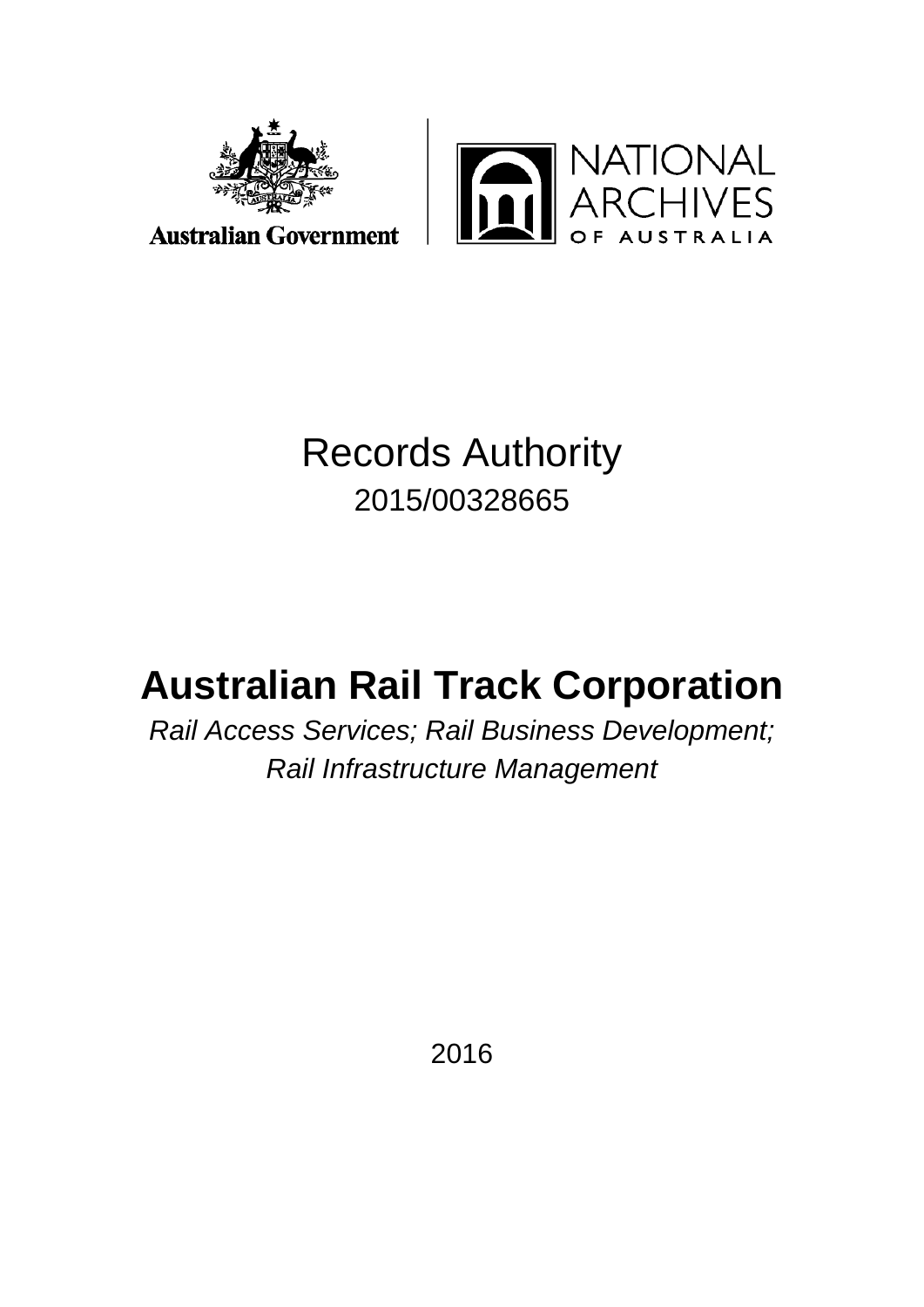

© Commonwealth of Australia (National Archives of Australia) 2016

### **Copyright**

This product, excluding the National Archives of Australia logo, Commonwealth Coat of Arms or registered trademark, has been licensed under a Creative Commons Attribution-Non-Commercial (CC-BY-NC) Version 4.0 International Licence. You may share, copy, redistribute, remix, transform and build upon this work for noncommercial purposes only. However, you must attribute the National Archives of Australia as the copyright holder of the original work, include the attribution as set out below and indicate if changes were made. The full terms and conditions of this licence are available a[t www.creativecommons.org](http://www.creativecommons.org/) .

#### **Attribution**

This Records Authority is licenced by the Commonwealth of Australia (National Archives of Australia) under a Creative Commons Attribution-Non-Commercial (CC-BY-NC) Version 4.0 International Licence. The original version can be foun[d on our website.](http://www.naa.gov.au/)

#### **Accessibility**

This is an accurate reproduction of the authorised records authority content, created for accessibility purposes.

#### **Contact Us**

Enquiries relating to copyright or accessibility should be emailed to [recordkeeping@naa.gov.au.](mailto:recordkeeping@naa.gov.au)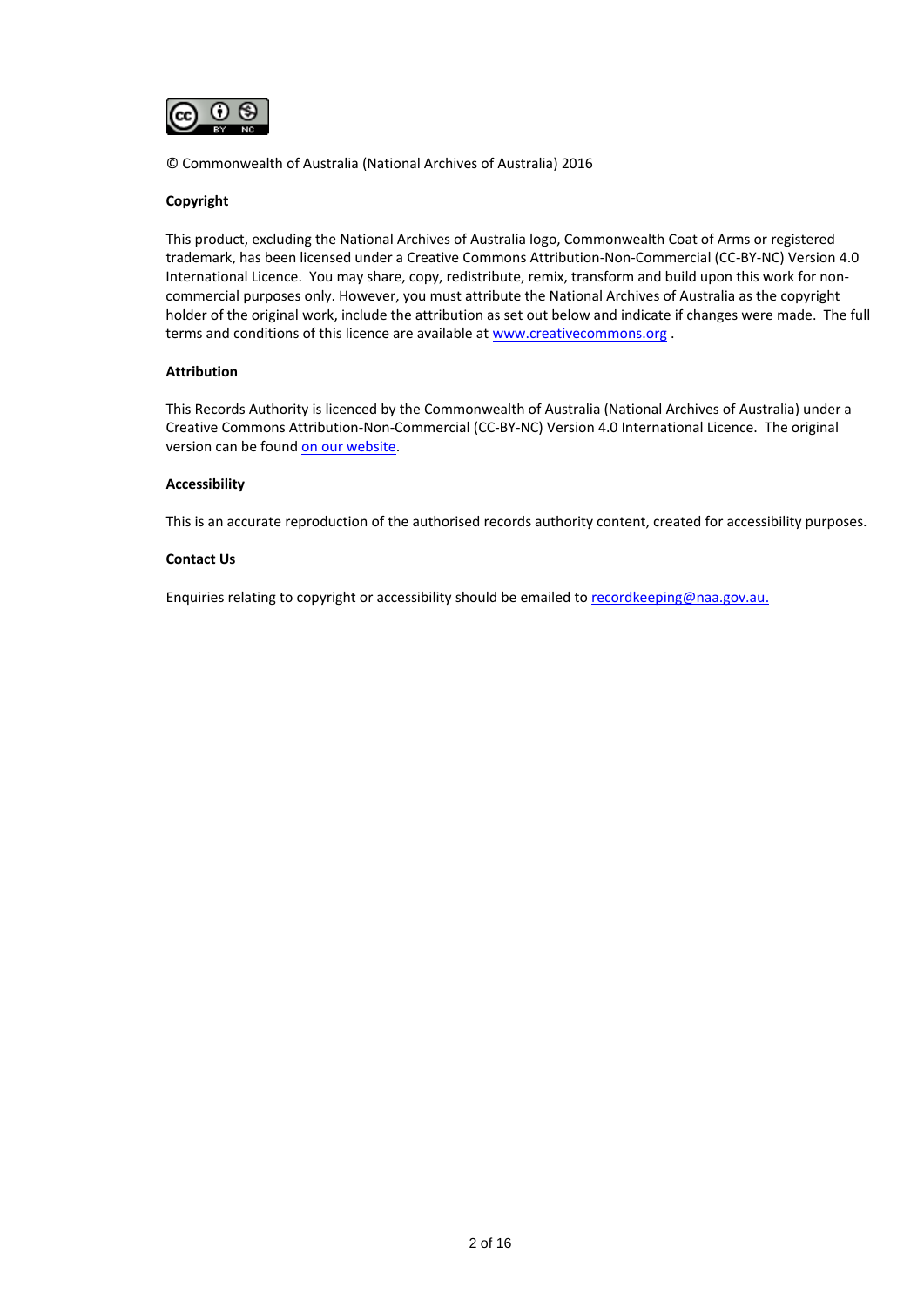# **CONTENTS**

| 10 |
|----|
|    |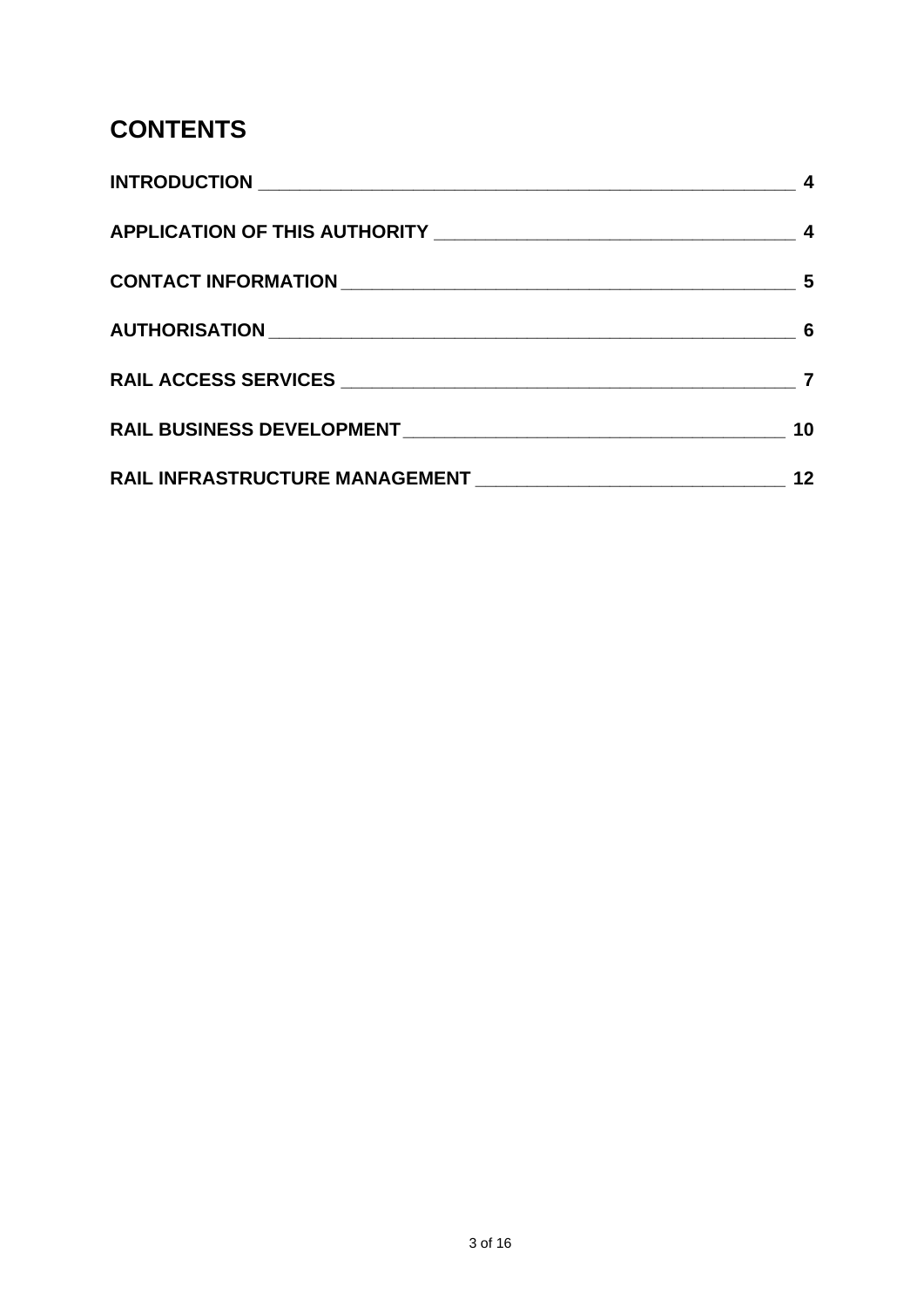### **INTRODUCTION**

The Australian Rail Track Corporation (ARTC) and the National Archives of Australia have developed this records authority to set out the requirements for keeping or destroying records for the core business areas of Rail Access Services, Rail Business Development and Rail Infrastructure Management. It represents a significant commitment on behalf of ARTC to understand, create and manage the records of its activities.

This records authority is based on the identification and analysis of the business of ARTC. It takes into account the agency's legal and organisational records management requirements, and the interests of stakeholders, the agency and the National Archives.

The records authority sets out those records that need to be retained as national archives and specifies the minimum length of time that temporary records need to be kept. This records authority gives ARTC permission under the *Archives Act 1983*, for the destruction of the temporary records described after the minimum retention period has expired. Retention periods for these temporary records are based on: an assessment of business needs; broader organisational accountability requirements; and community expectations, and are approved by the Archives on the basis of information provided by the agency.

As changes in circumstances may affect future records management requirements, the periodic review of this authority is recommended. All amendments must be approved by the Archives.

## **APPLICATION OF THIS AUTHORITY**

- 1. This records authority is to be used to determine how long records must be kept. Records are matched to the relevant core business and records class in the records authority.
	- Where the minimum retention period has expired and the records are not needed for agency business they should be destroyed as authorised in this records authority.
	- Records that have not reached the minimum retention period must be kept until they do.
	- Records that are identified as 'retain as national archives' are to be transferred to the National Archives for preservation.
- 2. This records authority should be used in conjunction with general records authorities such as:
	- Administrative Functions Disposal Authority (AFDA) and/or AFDA Express issued by the Archives to cover business processes and records common to Australian Government agencies;
	- General Records Authority 31 for source (including original) records that have been copied, converted or migrated.
- 3. The normal administrative practice (NAP) provision of the *Archives Act 1983* gives agencies permission to destroy certain records without formal authorisation. This usually occurs where records are duplicated, facilitative or for short-term use only. NAP does not replace arrangements agreed to in this authority but can be used as a tool to assist in identifying records for destruction together with an agency's records authority or authorities, and with AFDA and AFDA Express. The Archives recommends that agencies develop and implement a normal administrative practice policy. Advice and guidance on destroying records as a normal administrative practice and on how to develop an agency NAP policy is available from the Archives' website at [www.naa.gov.au.](http://www.naa.gov.au/)
- 4. Records that are reasonably likely to be needed as evidence in a current or future judicial proceeding or are subject to a request for access under the *Archives Act 1983,* the *Freedom of Information Act 1982* or any other relevant act must not be destroyed until the action has been completed.
- 5. Records subject to a disposal freeze must not be destroyed until the freeze has been lifted. Further information about disposal freezes and whether they affect the application of this authority is available from the Archives website at [www.naa.gov.au.](http://www.naa.gov.au/)
- 6. Where the method of recording information changes (for example from a manual system to an electronic system, or when information is migrated from one system to a new system) this records authority can still be applied, providing the records document the same core business. The information must be accessible for the period of time prescribed in this records authority. The agency will need to maintain continuing access to the information, including digital information, for the periods prescribed in this records authority or until the information is transferred into the custody of the Archives.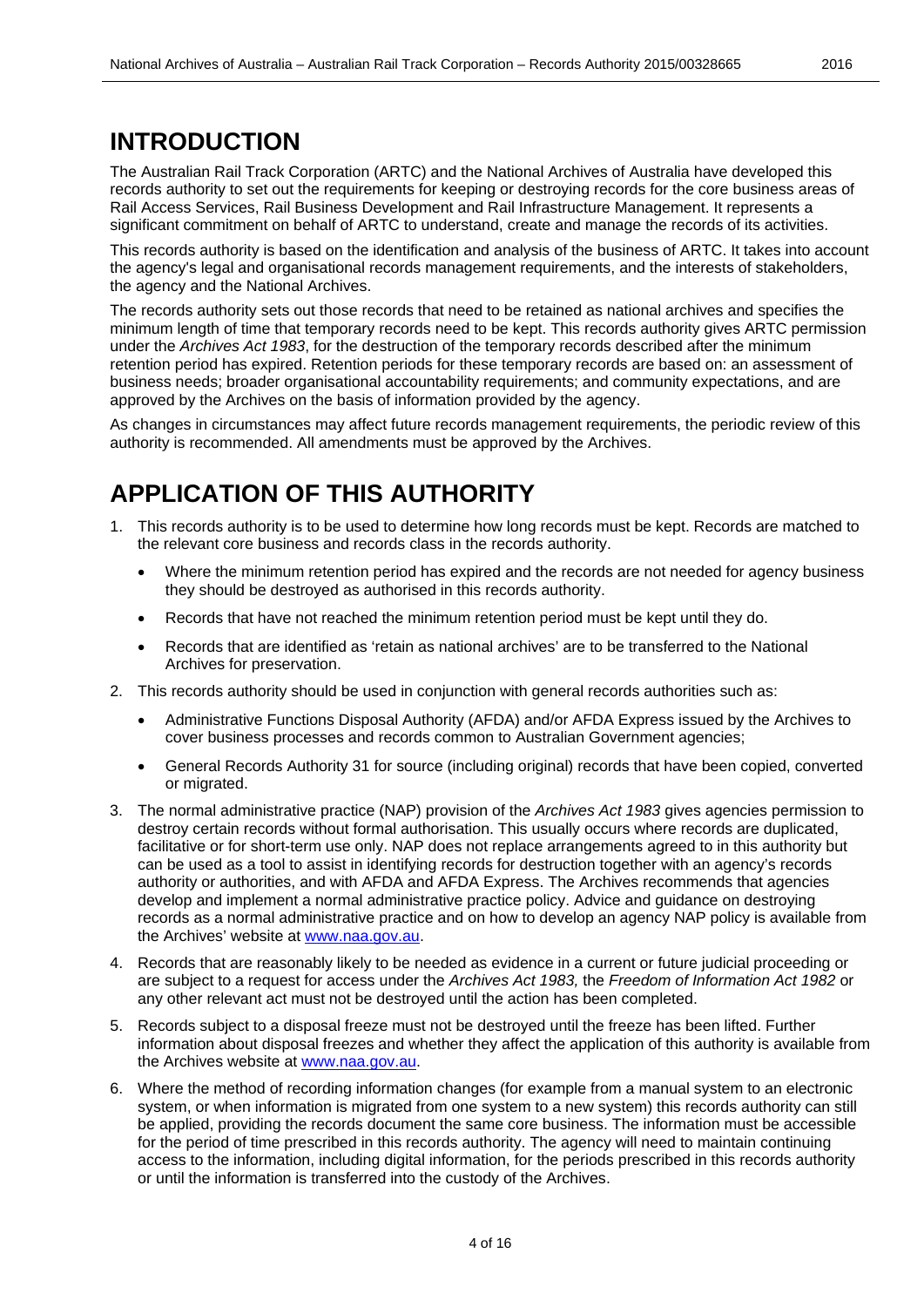- 7. In general, retention requirements indicate a minimum period for retention. The ARTC may extend minimum retention periods if it considers that there is an administrative need to do so, without further reference to the Archives. Where ARTC believes that its accountability will be substantially compromised because a retention period or periods are not adequate, it should contact the Archives for review of the retention period.
- 8. Records coming within 'retain as national archives' classes in this records authority have been determined to be part of the archival resources of the Commonwealth under Section 3C of the *Archives Act 1983*. The determination of Commonwealth records as archival resources of the Commonwealth obliges agencies to transfer the records to the Archives when they cease to be current and, in any event, within 15 years of the records coming into existence, under Section 27 of the *Archives Act 1983*.
- 9. Records in the care of agencies should be appropriately stored, managed and preserved. Agencies need to meet this obligation to ensure that the records remain authentic and accessible over time. Under Section 31 of the *Archives Act 1983*, access arrangements are required for records that become available for public access including those records that remain in agency custody.
- 10. Appropriate arrangements should be made with the Archives when records are to be transferred into custody. The Archives accepts for transfer only those records designated as national archives.
- 11. Advice on how to use this records authority is available from ARTC's records manager. If there are problems with the application of the authority that cannot be resolved, please contact the Archives.

## **CONTACT INFORMATION**

For assistance with this authority or for advice on other records management matters, please contact the National Archives' Agency Service Centre.

Queen Victoria Terrace Tel: (02) 6212 3610 Parkes ACT 2600 Fax: (02) 6212 3989 PO Box 7425 **Email:** [recordkeeping@naa.gov.au](mailto:recordkeeping@naa.gov.au) Canberra Business Centre ACT 2610 Website: [www.naa.gov.au](http://www.naa.gov.au/)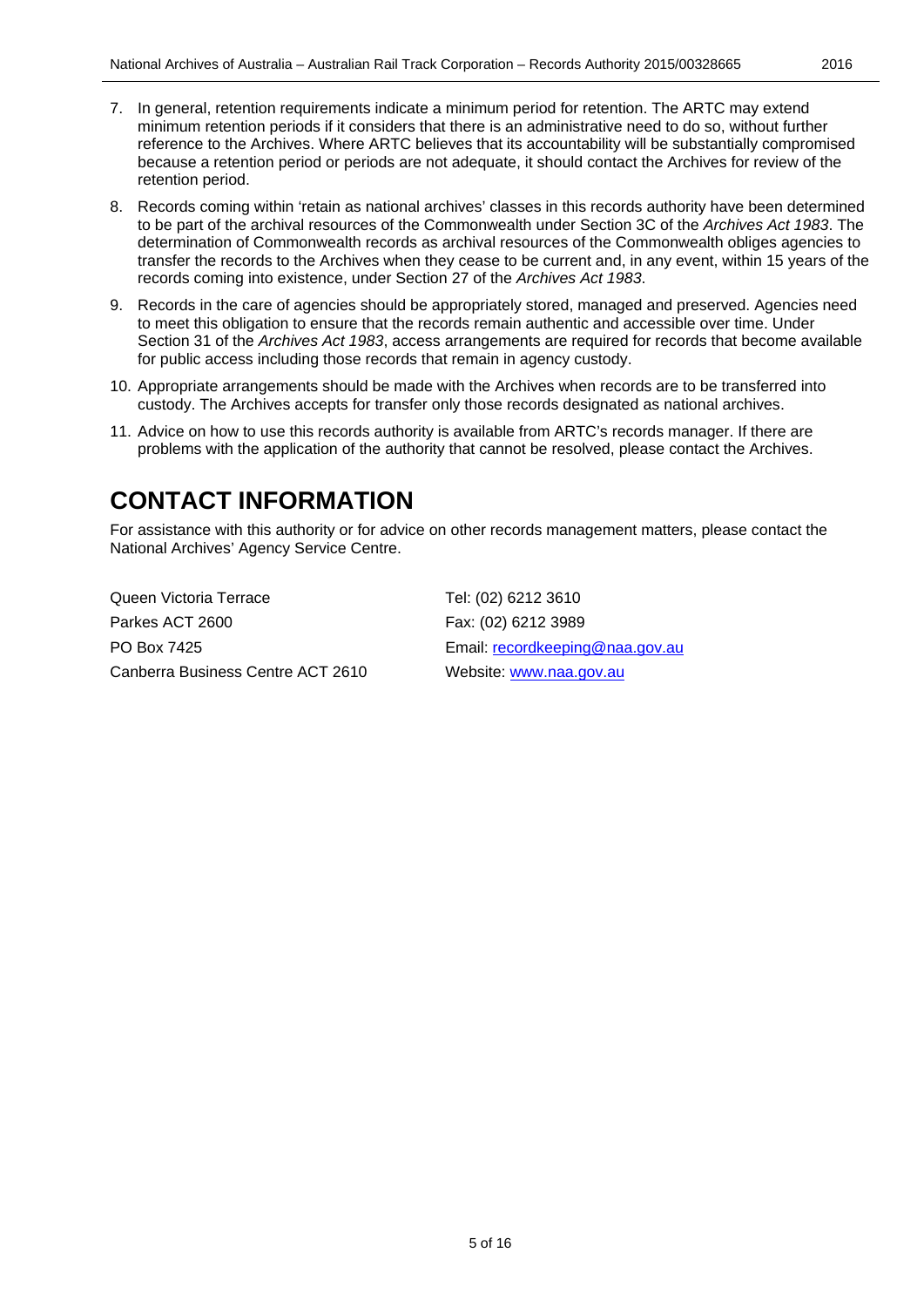## **AUTHORISATION**

### **RECORDS AUTHORITY 2015/00328665**

**Person to whom notice of authorisation is given:**

Mr John Fullerton Chief Executive Officer Australian Rail Track Corporation 11 Sir Donald Bradman Drive Keswick Terminal SA 5035

| <b>Purpose:</b>     | Authorises arrangements for the disposal of records in accordance with<br>Section 24(2)(b) of the Archives Act 1983.                                                                            |
|---------------------|-------------------------------------------------------------------------------------------------------------------------------------------------------------------------------------------------|
|                     | Determines records classed as 'retain as national archives' in this<br>records authority to be part of the archival resources of the<br>Commonwealth under Section 3C of the Archives Act 1983. |
|                     |                                                                                                                                                                                                 |
| <b>Application:</b> | All core business records relating to Rail Access Services, Rail<br>Business Development and Rail Infrastructure Management.                                                                    |
|                     |                                                                                                                                                                                                 |

This authority gives permission for the destruction, retention or transfer to the National Archives of Australia of the records described. This authority will apply only with the consent of the agency currently responsible for the business documented in the records described.

**Authorised by Date of issue:** 25 February 2016

Anne Lyons

Assistant Director-General National Archives of Australia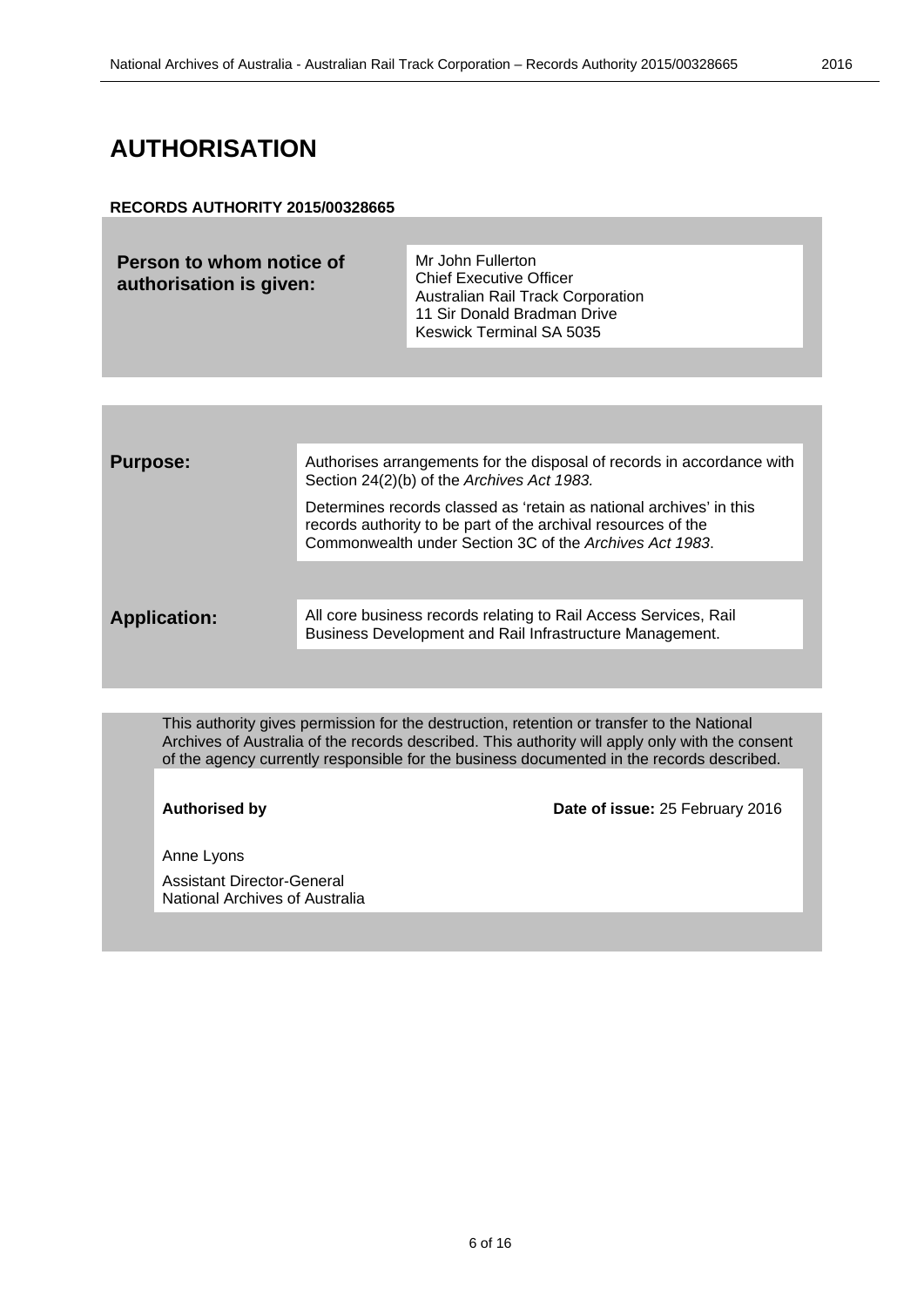# **RAIL ACCESS SERVICES**

The core business of managing access to rail services for the transportation of freight by commercial train operators. Access is managed by providing planned and controlled transit of trains and other activities that involve the movement on, or ingress to and egress from, the national rail network.

The **core activities** include:

- developing and implementing policies, procedures, strategies, frameworks, principles and rules;
- developing and implementing operational standards for access and use of rail;
- assessing, authorising and managing requests for access to, and sale of, train paths and associated facilities;
- negotiating, establishing and implementing agreements and contracts, including Access Agreements and Access Undertakings;
- fulfilling regulated compliance requirements and agreed terms and conditions;
- managing customer services and access pricing;
- planning train paths and timetables;
- controlling the movement of trains;
- handling breaches of safe-working rules and other infringements;
- managing, investigating and reporting on rail incidents; and
- handling complaints, feedback and enquiries.

The performance of the core business is supported by **general activities** such as:

- managing internal and external audits;
- providing and receiving advice;
- managing and participating in internal and external committees and meetings;
- delegating powers and authorising actions;
- reporting, evaluating and reviewing;
- liaising with stakeholders;
- managing staff representatives on industry bodies; and
- identifying, assessing and managing risks.

### *Cross references to other areas of this records authority*

*For the identification and development of rail investment strategies and plans, use RAIL BUSINESS DEVELOPMENT.*

*For managing the construction, conservation and maintenance of above rail and below rail infrastructure and corridor land use, including the acquisition or resumption of land, implementing planned and reactive maintenance activities, and undertaking maintenance of communication systems to control and safeguard the movement of trains on the network, use RAIL INFRASTRUCTURE MANAGEMENT.*

*For environmental licences, permits and accreditation notices for rail safety, use RAIL INFRASTRUCTURE MANAGEMENT.*

*For as-built technical drawings and plans relating to the design, upgrade and/or construction of rail infrastructure, use RAIL INFRASTRUCTURE MANAGEMENT.*

*Cross references to AFDA Express Records Authority*

*For advice, briefs and submissions to the portfolio Minister, cabinet submissions and the organisation's participation in formal inquiries, use GOVERNMENT RELATIONS.*

*For media releases, use COMMUNITY RELATIONS and/or GOVERNMENT RELATIONS.*

*For payment of monies relating to the sale of train paths, use FINANCIAL MANAGEMENT.*

*Cross references to other records authorities*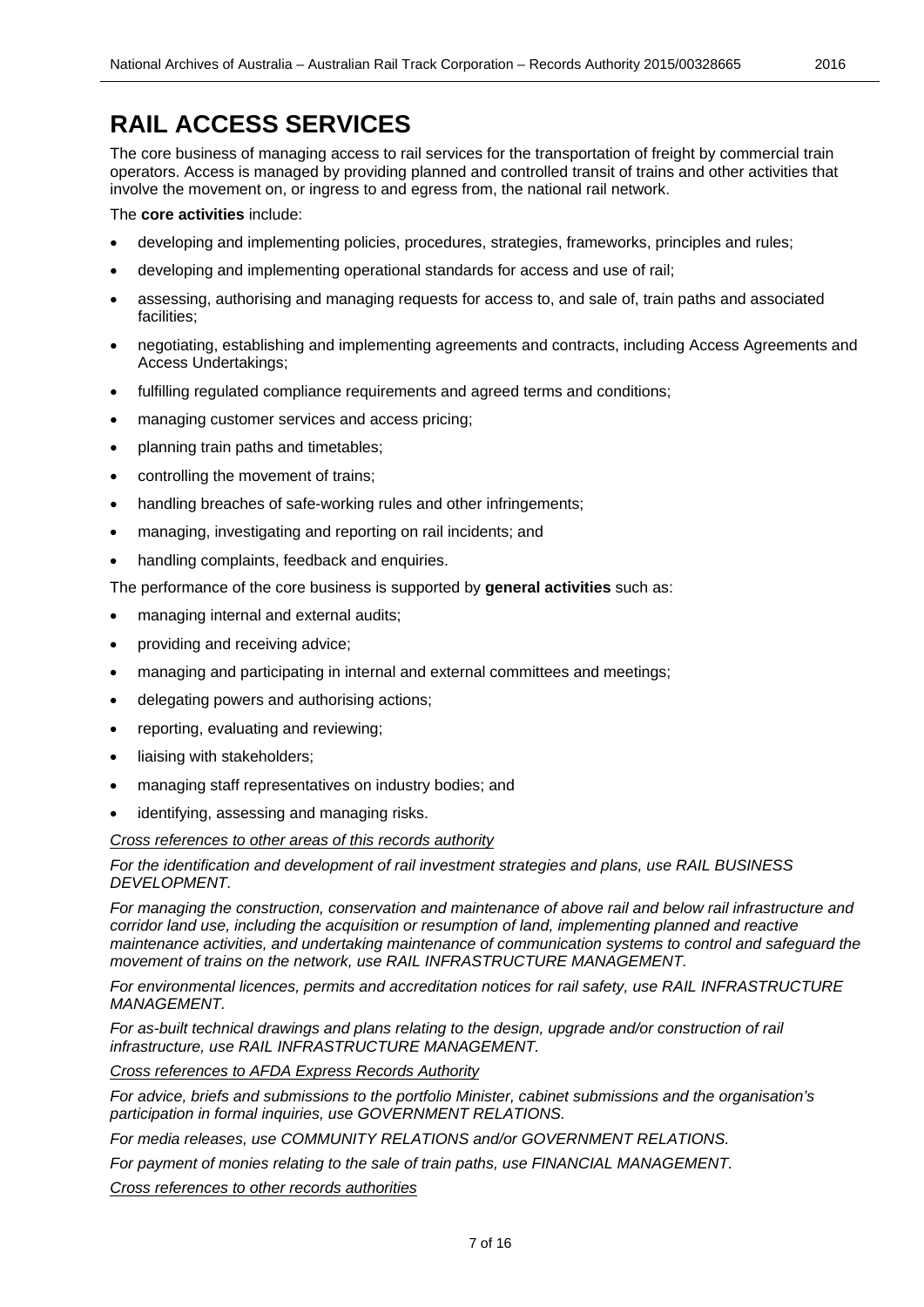# **RAIL ACCESS SERVICES**

*For endorsement of track access billing arrangements by the agency's governing body (ie the ARTC Board), use GOVERNING BODIES.*

*For developing and executing contracts under seal or deeds, use CONTRACTS UNDER SEAL/DEEDS.*

| <b>Class no</b> | <b>Description of records</b>                                                                                                                                                                                                                                                                                                                                                                                                                                                                                                                                                                                                                                                                                                                                                                     | <b>Disposal</b><br>action         |
|-----------------|---------------------------------------------------------------------------------------------------------------------------------------------------------------------------------------------------------------------------------------------------------------------------------------------------------------------------------------------------------------------------------------------------------------------------------------------------------------------------------------------------------------------------------------------------------------------------------------------------------------------------------------------------------------------------------------------------------------------------------------------------------------------------------------------------|-----------------------------------|
| 61816           | The following significant records documenting:<br>developing and reviewing operational policies, principles and rules<br>$\bullet$<br>relating to rail access services (eg Review of System Wide True-Up Test).<br>Includes final versions, policy proposals, stakeholder consultations, major<br>drafts and supporting research;                                                                                                                                                                                                                                                                                                                                                                                                                                                                 | Retain as<br>national<br>archives |
|                 | developing and reviewing national and high-level rail access services<br>$\bullet$<br>plans (eg Master Train Plan), strategies (eg Hunter Valley Corridor<br>Capacity Strategy), standards (eg Route Access Standards, Network<br>Management Principles) and frameworks. Includes final versions, major<br>drafts, stakeholder consultations and supporting research;                                                                                                                                                                                                                                                                                                                                                                                                                             |                                   |
|                 | major incidents which involve: fatalities, serious injuries or major system<br>$\bullet$<br>breakdowns and failures, such as collisions and derailments;<br>extraordinary circumstances or extensive disruption to services; or<br>substantial damage to structures, such as damage caused by significant<br>flooding. Includes incident reports, background and briefing papers,<br>investigation and joint investigation reports, and train control records<br>associated with the case such as graphs, event logs, voice logs, field<br>logs, master shift rosters, safe-working notifications and rules, and<br>associated data. Also includes witness statements, interview transcripts,<br>evidence, records of legal proceedings, supporting research, and<br>determinations and outcomes; |                                   |
|                 | final versions of significant agreements and contracts and supporting<br>$\bullet$<br>documents that: relate to substantial access agreements or the<br>establishment of major partnerships or cooperative arrangements with<br>other governments, agencies and organisations (eg Hunter Valley Rail<br>Network Access Undertaking); are controversial, of public interest or<br>ground-breaking in nature; or have substantial implications for the<br>conduct of agency business. Includes Track Access Agreements and<br>Access Undertakings, Memorandums of Understanding, and joint venture<br>agreements;                                                                                                                                                                                   |                                   |
|                 | development of high-level internal and external reports, including major<br>٠<br>statistical and performance indicator reports (eg True-Up Test Results<br>and Reports). Includes final versions, major drafts, stakeholder<br>consultation and supporting research;                                                                                                                                                                                                                                                                                                                                                                                                                                                                                                                              |                                   |
|                 | high-level internal and external, including inter-governmental or inter-<br>agency, committees, working groups and other bodies where the agency<br>provides the secretariat, is the Australian Government's main<br>representative, or plays a prominent or central role (eg Rail Advisory<br>Committee; Rail Capacity Group). Includes establishment documentation,<br>agenda, final version of minutes, reports and tabled papers;                                                                                                                                                                                                                                                                                                                                                             |                                   |
|                 | providing and receiving high-level advice. Includes final version of advice,<br>$\bullet$<br>position papers, opinions and briefings;                                                                                                                                                                                                                                                                                                                                                                                                                                                                                                                                                                                                                                                             |                                   |
|                 | summary records supporting the core business, such as registers of<br>agreements and train path sales;                                                                                                                                                                                                                                                                                                                                                                                                                                                                                                                                                                                                                                                                                            |                                   |
|                 | master set of manuals and directives detailing procedures supporting rail<br>access services, such as the Train Operating Conditions Manual, the                                                                                                                                                                                                                                                                                                                                                                                                                                                                                                                                                                                                                                                  |                                   |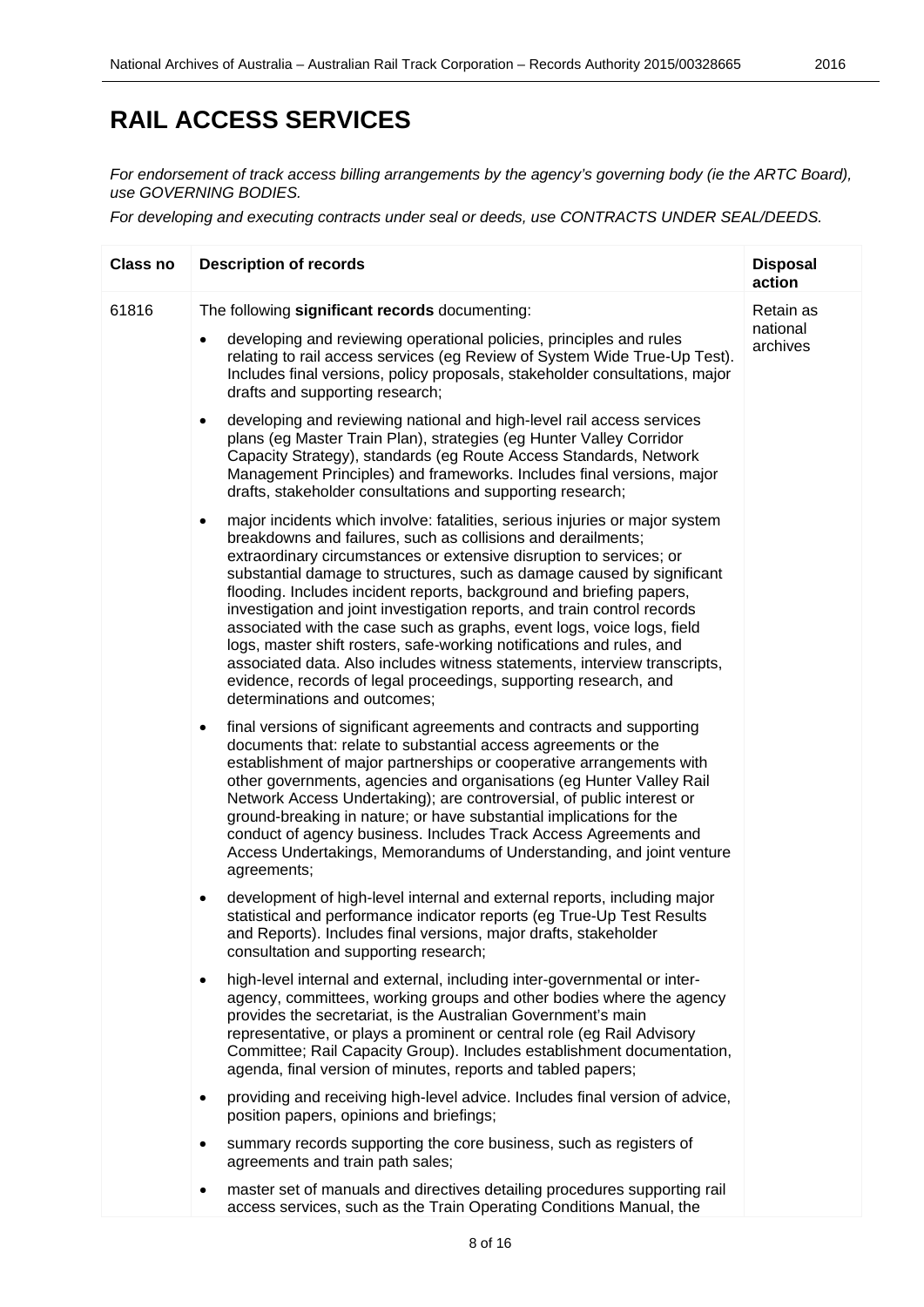# **RAIL ACCESS SERVICES**

| Class no | <b>Description of records</b>                                                                                                                                                                                                                                                                                                      | <b>Disposal</b><br>action                                                         |
|----------|------------------------------------------------------------------------------------------------------------------------------------------------------------------------------------------------------------------------------------------------------------------------------------------------------------------------------------|-----------------------------------------------------------------------------------|
|          | Route Access Standards Manual and Network Rules and Procedures.<br>Includes waivers; and<br>high-level reviews of the core business, including national and sector-<br>$\bullet$<br>wide reviews and major internal reviews. Includes final review reports,<br>recommendations, major drafts, submissions and supporting research. |                                                                                   |
| 61817    | Records documenting:<br>negotiation, establishment, maintenance and review of agreements and<br>$\bullet$<br>contracts, other than those covered in class 61816 (eg Safety Interface<br>Agreements). Excludes contracts under seal or deeds.                                                                                       | Destroy 12<br>years after<br>completion or<br>other<br>termination of<br>contract |
| 61818    | Records documenting the routine operations of train control centres, other<br>than those covered in class 61816. Includes graphs, voice logs, field logs,<br>event logs, shift rosters, track possession authorities, safe-working notices,<br>safe alerts, daily train schedules and manifests.                                   | Destroy 3<br>months after<br>action<br>completed                                  |
| 61819    | Records documenting:<br>routine operational administrative tasks supporting the core business; and<br>rail access services activities, other than those covered in classes 61816<br>to 61818.                                                                                                                                      | Destroy 7<br>years after<br>action<br>completed                                   |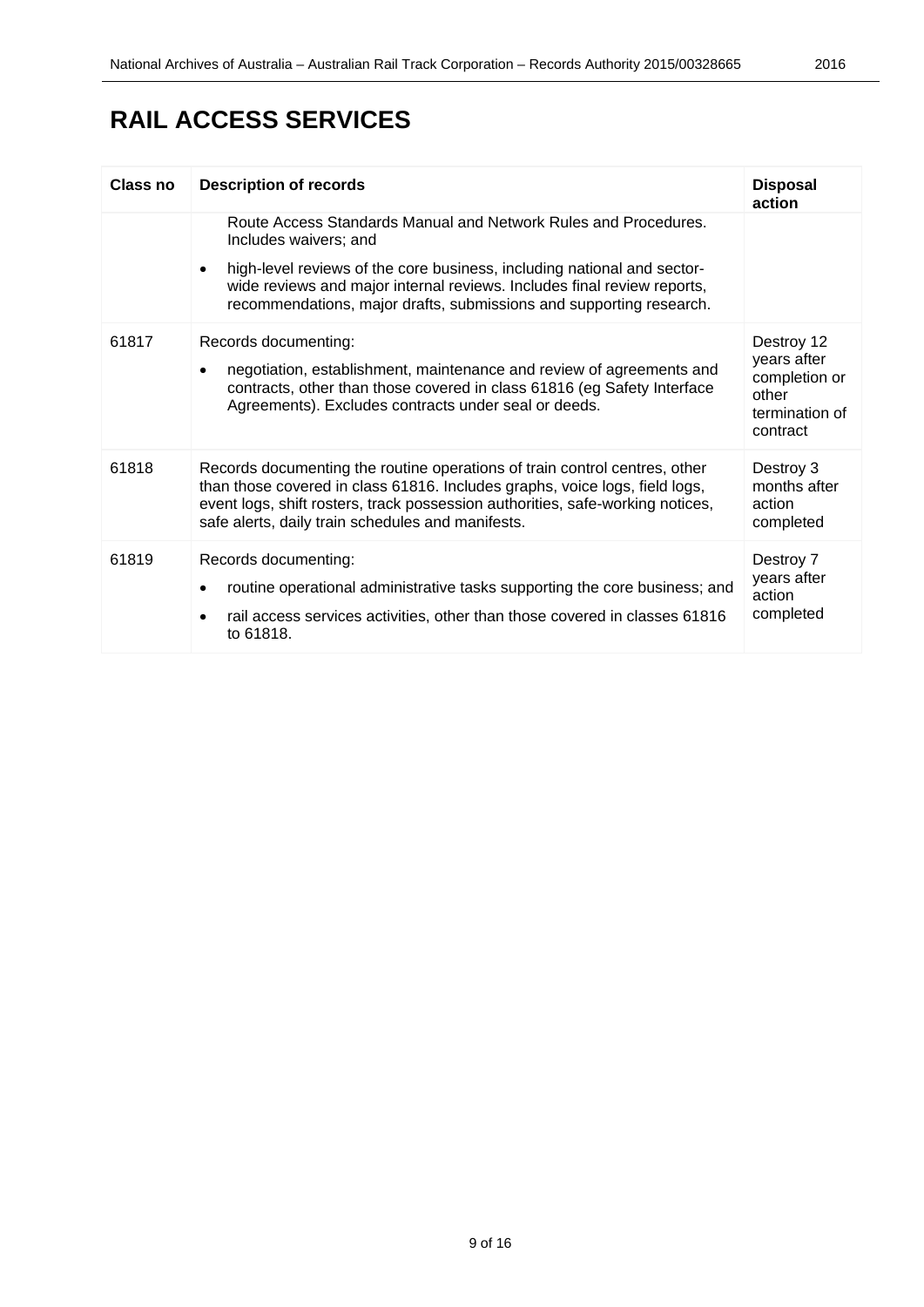# **RAIL BUSINESS DEVELOPMENT**

The core business of identifying, analysing and developing strategic business opportunities, initiatives and ventures with third parties to increase rail's share of the interstate freight market and foster a commercially viable Australian rail industry. Includes enabling public and private sector investment in below rail (track and signalling) infrastructure with the aim of optimising commercial returns and promoting rail as a link in the national logistics chain.

### The **core activities** include:

- developing and implementing rail business development policies, plans and strategies;
- receiving and responding to commercial tenders and requests for quotes related to rail network development;
- preparing responses to requests for proposal from State and Territory Governments;
- liaising and consulting with stakeholders;
- developing and implementing marketing and public awareness promotional campaigns;
- preparing addresses and speeches;
- undertaking or commissioning research; and
- developing submissions.

The performance of the core business is supported by **general activities** such as:

- providing and receiving advice;
- delegating powers and authorising actions;
- managing and participating in committees and meetings;
- handling enquiries;
- monitoring, evaluating and reviewing;
- developing and implementing procedures; and
- managing staff representatives on industry bodies.

### *Cross references to other areas of this records authority*

*For managing long-term leasing arrangements of State Government owned rail corridors and infrastructure, use RAIL INFRASTRUCTURE MANAGEMENT.*

*For developing and implementing capital investment strategies, programs and agreements, including capital investment joint ventures with third parties, use RAIL INFRASTRUCTURE MANAGEMENT.*

*For negotiating, establishing and managing Track Access Agreements and Access Undertaking arrangements with third parties, use RAIL ACCESS SERVICES.*

*For compliance activities relating to Access Undertakings administered by government regulatory authorities, use RAIL ACCESS SERVICES.*

### *Cross references to AFDA Express Records Authority*

*For advice, briefs and submissions to the portfolio Minister, cabinet submissions and the organisation's participation in formal inquiries, use GOVERNMENT RELATIONS.*

*For obtaining grant funding and other forms of financial assistance for investment programs, use FINANCIAL MANAGEMENT.*

*For contracting external service providers, such as those providing commissioned research, use PROCUREMENT.*

*For media releases, use COMMUNITY RELATIONS and/or GOVERNMENT RELATIONS.*

*Cross references to other records authorities*

*For authorisation of proposed capital investment programs by the agency's governing body (ie the ATRC Board), use GOVERNING BODIES.*

*For developing and executing contracts under seal or deeds, use CONTRACTS UNDER SEAL/DEEDS.*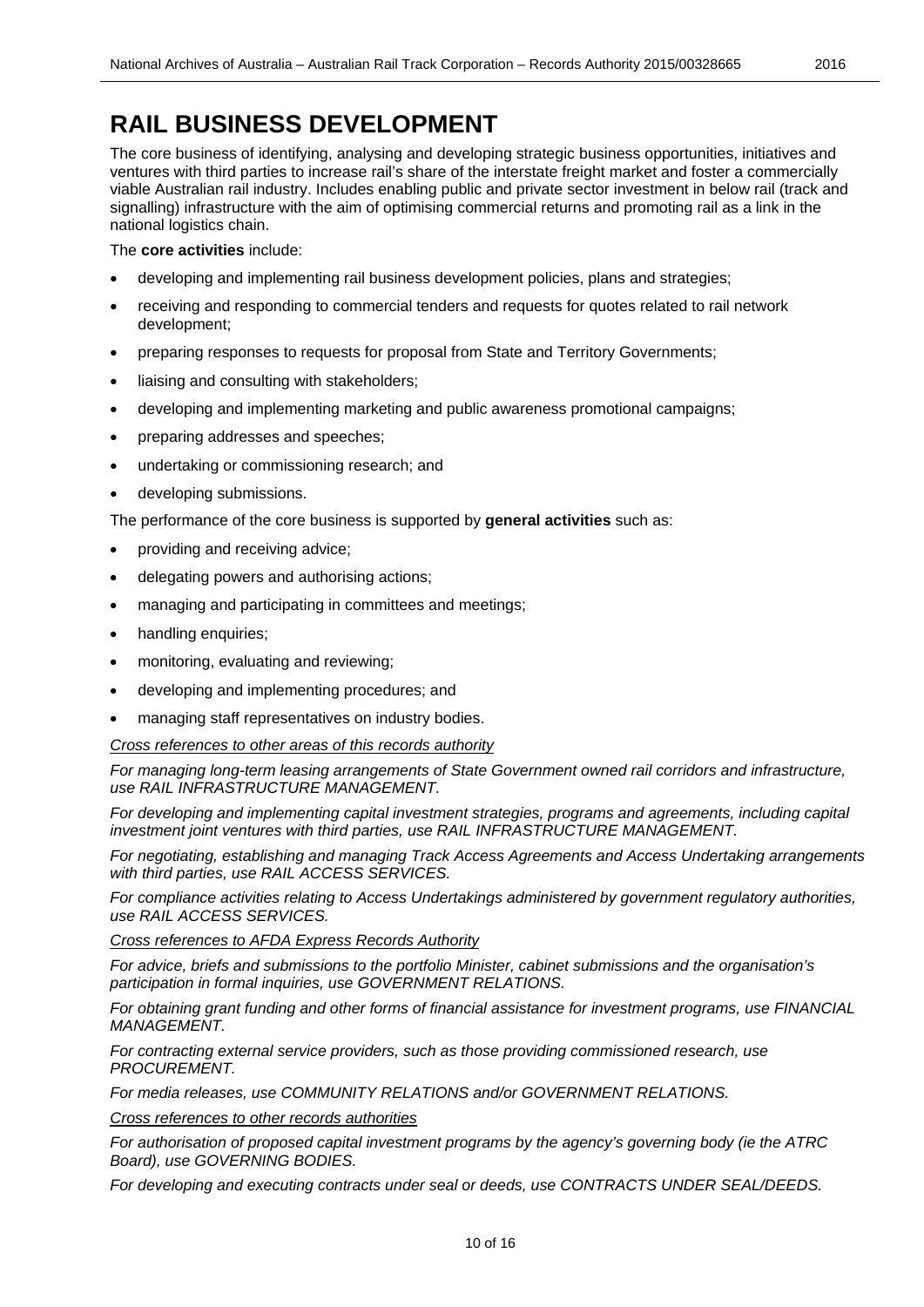# **RAIL BUSINESS DEVELOPMENT**

| <b>Class no</b> | <b>Description of records</b>                                                                                                                                                                                                                                                                                                                                                                                                                                                                                                                                                                                                                                                                                                                                                                                                                                                                                                                                                                                                                                                                                                                                                                                                                                                                                                                                                                                                                                                                                                                                                                                                                                                                                                                                                                                                                                                                                                                                                                                                                                                                                                                                                                                                                                                                                                                                                                                                                                                                                                                                                                                                                                                                                                                                                                                                                                                                                                                                                                | <b>Disposal</b><br>action         |
|-----------------|----------------------------------------------------------------------------------------------------------------------------------------------------------------------------------------------------------------------------------------------------------------------------------------------------------------------------------------------------------------------------------------------------------------------------------------------------------------------------------------------------------------------------------------------------------------------------------------------------------------------------------------------------------------------------------------------------------------------------------------------------------------------------------------------------------------------------------------------------------------------------------------------------------------------------------------------------------------------------------------------------------------------------------------------------------------------------------------------------------------------------------------------------------------------------------------------------------------------------------------------------------------------------------------------------------------------------------------------------------------------------------------------------------------------------------------------------------------------------------------------------------------------------------------------------------------------------------------------------------------------------------------------------------------------------------------------------------------------------------------------------------------------------------------------------------------------------------------------------------------------------------------------------------------------------------------------------------------------------------------------------------------------------------------------------------------------------------------------------------------------------------------------------------------------------------------------------------------------------------------------------------------------------------------------------------------------------------------------------------------------------------------------------------------------------------------------------------------------------------------------------------------------------------------------------------------------------------------------------------------------------------------------------------------------------------------------------------------------------------------------------------------------------------------------------------------------------------------------------------------------------------------------------------------------------------------------------------------------------------------------|-----------------------------------|
| 61820           | The following significant records documenting:<br>developing and reviewing high-level policies, plans, strategies and<br>$\bullet$<br>frameworks for rail business development (eg North-South Corridor<br>Strategy). Includes final versions, stakeholder consultations and<br>supporting research;<br>developing major marketing campaigns, including those which promote<br>٠<br>public awareness of rail (eg 'Better for Business' strategy). Includes final<br>versions of campaign plans and marketing and promotional material (eg<br>print, radio and television advertisements) and marketing campaign plans;<br>final versions of speeches and briefings presented by the portfolio<br>$\bullet$<br>Minister, the agency head, Board members or senior agency staff at<br>major public forums, conferences, seminars, or major promotional events;<br>responses to tenders and requests for quote/proposal (bids) made by the<br>$\bullet$<br>agency that have national significance, such as those relating to 'first of a<br>kind' major tenders issued by State and Territory Governments (eg the<br>long term lease of below rail network corridor owned by the New South<br>Wales government), or tenders that relate to major changes to the<br>network. Includes final version of formal response, and supporting<br>documents, such as environmental and risk assessments, feasibility<br>studies, asset condition reports and supporting research. Includes case<br>files of successful bidding responses and unsuccessful bidding responses<br>that required input from a range of specialised disciplines (eg<br>environmental and engineering consultants);<br>high-level submissions, made to government bodies (eg Network-Wide<br>٠<br>Infrastructure Strategy). Includes joint submissions made with peak<br>industry bodies;<br>outcomes of major research and analysis undertaken or commissioned by<br>٠<br>the agency. Includes final research reports, statistical modelling and trend<br>analysis, and supporting research datasets and associated information;<br>high-level internal and external, including inter-governmental or inter-<br>$\bullet$<br>agency, committees, working groups and other bodies where the agency<br>provides the secretariat, is the Australian Government's main<br>representative, or plays a prominent or central role (eg Industry Advisory<br>Committee). Includes establishment documentation, agenda, final version<br>of minutes, reports and tabled papers;<br>providing and receiving high-level advice. Includes final versions of<br>$\bullet$<br>advice, position papers, opinions and briefings;<br>development of national and high-level reports. Includes final versions,<br>$\bullet$<br>stakeholder consultation and supporting research; and<br>high-level reviews of the core business, including major internal reviews.<br>$\bullet$<br>Includes final review reports, recommendations, major drafts, | Retain as<br>national<br>archives |
| 61821           | submissions and supporting research.<br>Records documenting:<br>routine operational administrative tasks supporting the core business; and                                                                                                                                                                                                                                                                                                                                                                                                                                                                                                                                                                                                                                                                                                                                                                                                                                                                                                                                                                                                                                                                                                                                                                                                                                                                                                                                                                                                                                                                                                                                                                                                                                                                                                                                                                                                                                                                                                                                                                                                                                                                                                                                                                                                                                                                                                                                                                                                                                                                                                                                                                                                                                                                                                                                                                                                                                                   | Destroy 7<br>years after          |
|                 | rail business development activities, other than those covered in class<br>61820.                                                                                                                                                                                                                                                                                                                                                                                                                                                                                                                                                                                                                                                                                                                                                                                                                                                                                                                                                                                                                                                                                                                                                                                                                                                                                                                                                                                                                                                                                                                                                                                                                                                                                                                                                                                                                                                                                                                                                                                                                                                                                                                                                                                                                                                                                                                                                                                                                                                                                                                                                                                                                                                                                                                                                                                                                                                                                                            | action<br>completed               |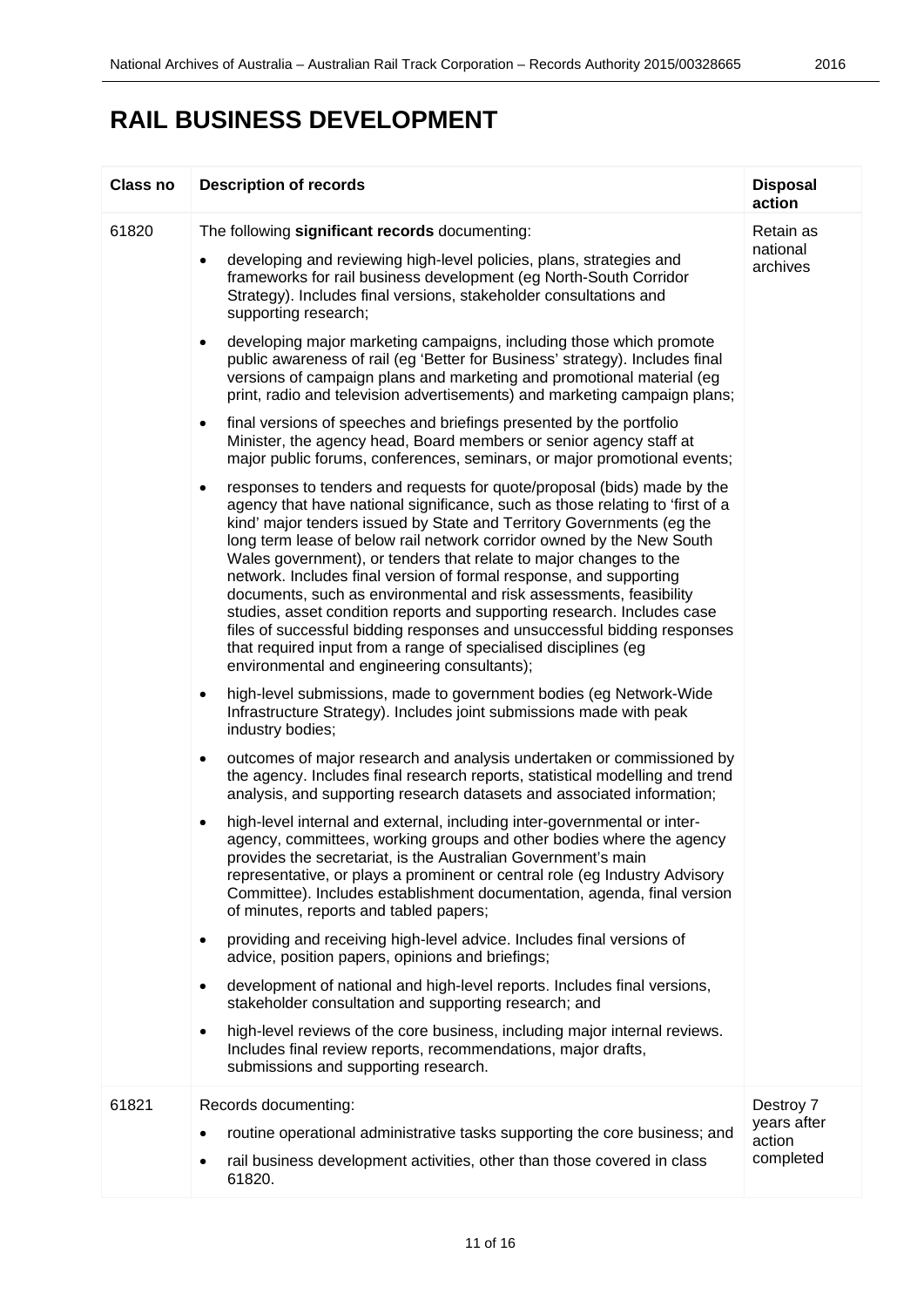The core business of managing the construction, conservation and maintenance of above rail and below rail infrastructure and corridor land use in accordance with Commonwealth, State and Territory environmental, heritage and safe-working compliance frameworks. Includes projects and programs to design and construct related architectural and engineering works, including alignment, extensions, upgrades, and repairs.

*Note: Rail infrastructure covers physical infrastructure such as signal boxes, bridges, tracks, sidings, track recording car, level crossings, ballast, track sleepers, platforms, stations, sub stations, tunnels, boundary fencing, wayside equipment and signage. It also includes train control technology and communications technology (eg telephony for the rail corridor)*.

The **core activities** include:

- developing and implementing rail infrastructure management policies, procedures, plans, strategies and frameworks;
- developing, implementing and managing programs and projects;
- acquiring, purchasing and leasing (including compulsory acquisition and resumption), and disposing of land and other rail infrastructure;
- negotiating, establishing and implementing agreements;
- managing joint venture arrangements;
- designing and building rail infrastructure, including digital business systems for train control;
- undertaking planned upgrades and enhancements and reactive maintenance and repairs;
- monitoring track conditions and performance;
- monitoring, remediation, and conservation of rail land, structures, equipment and systems;
- establishing and maintaining registers;
- developing and implementing disaster management protocols and disaster recovery practices;
- inspecting and installing rail infrastructure equipment;
- surveying corridor land;
- managing leasing-out and licencing arrangements;
- developing and managing rail safety and infrastructure security;
- developing and administering safe-working rules and rail infrastructure standards;
- managing geographical information; and
- development of competency management system and training for rail workers.

The performance of the core business is supported by **general activities** such as:

- preparing and presenting speeches;
- providing and receiving advice;
- fulfilling compliance requirements;
- managing internal and external audits;
- delegating powers and authorising actions;
- participating in and managing committees and meetings;
- liaising and consulting with stakeholders;
- evaluating and reviewing;
- managing insurance and claims;
- reporting and researching;
- handling complaints, feedback and enquiries; and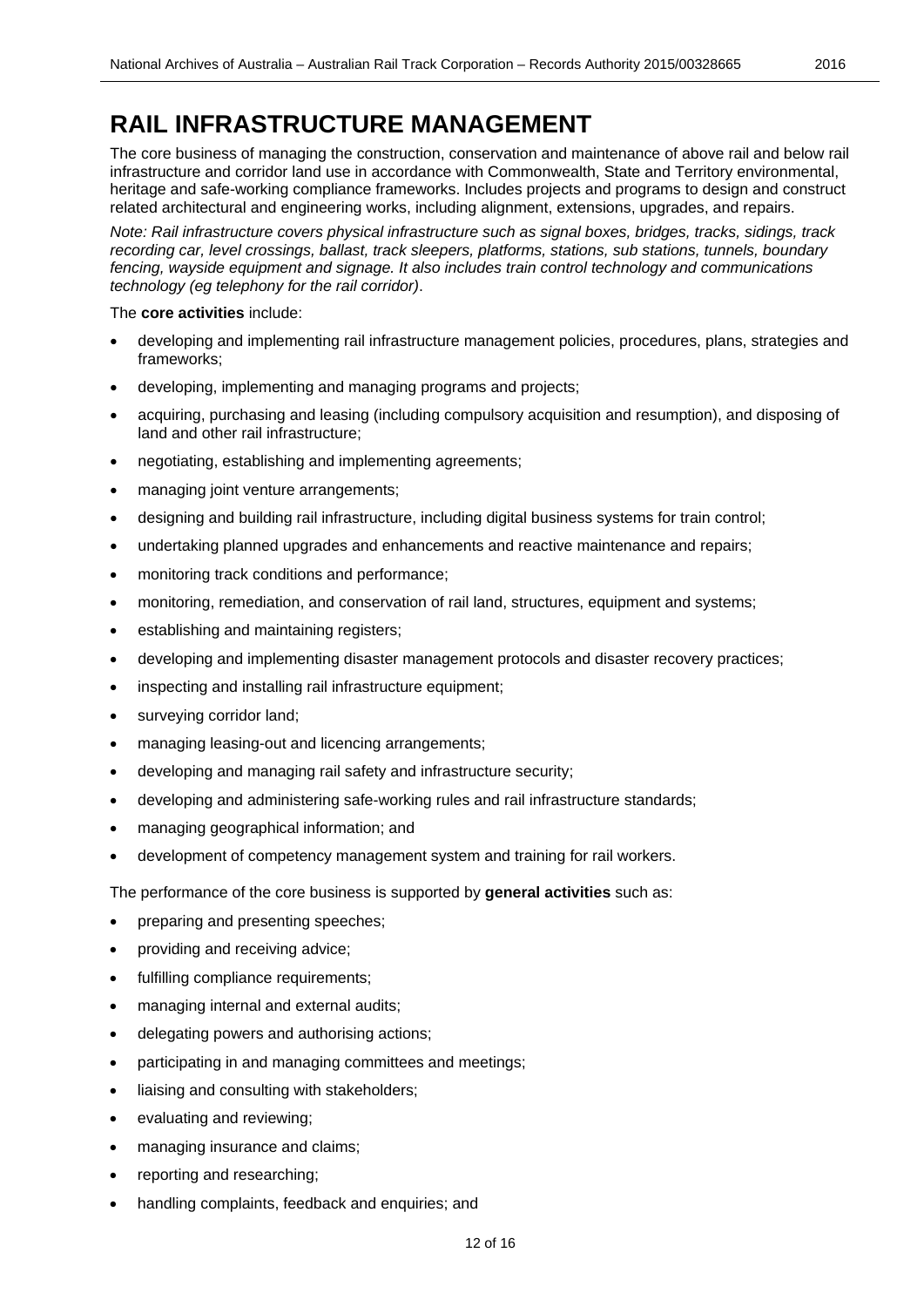identifying, assessing and managing risks.

*Cross references to other areas of this records authority*

*For operating train control systems, use RAIL ACCESS SERVICES.*

*For incidents, including reporting of notifiable occurrences that relate to the safe operation of the rail network, and handling infringements of and breaches of compliance with organisational safeworking rules, use RAIL ACCESS SERVICES.*

*For handling infringements and breaches of compliance with organisational safeworking rules, use RAIL ACCESS SERVICES.* 

### *Cross references to AFDA Express Records Authority*

*For advice, briefs and submissions to the portfolio Minister, cabinet submissions and the organisation's participation in formal inquiries, including high-level government reviews, use GOVERNMENT RELATIONS.*

*For issuing rail safety worker competence certificates to personnel, use OCCUPATIONAL HEALTH & SAFETY (OH&S).*

*For acquiring, maintaining and disposing of non-corridor land, use PROPERTY MANAGEMENT.*

*For identification, removal, storage and disposal of hazardous substances, use PROPERTY MANAGEMENT.*

*For media releases, use COMMUNITY RELATIONS and/or GOVERNMENT RELATIONS.*

### *Cross references to other records authorities*

*For establishing and managing the agency's governing body (ie the ARTC Board), use GOVERNING BODIES. For developing and executing contracts under seal or deeds, use CONTRACTS UNDER SEAL/DEEDS.*

| <b>Class no</b> | <b>Description of records</b>                                                                                                                                                                                                                                                                                                                                                                                                                                                                                                                                                                                                                                                                     | <b>Disposal</b><br>action         |
|-----------------|---------------------------------------------------------------------------------------------------------------------------------------------------------------------------------------------------------------------------------------------------------------------------------------------------------------------------------------------------------------------------------------------------------------------------------------------------------------------------------------------------------------------------------------------------------------------------------------------------------------------------------------------------------------------------------------------------|-----------------------------------|
| 61822           | The following significant records documenting:<br>developing and reviewing national and high-level rail infrastructure<br>$\bullet$<br>management policies, plans, strategies and frameworks, such as national<br>plans for the development of rail freight infrastructure and environmental<br>and heritage policies. Includes final versions, policy statements, major<br>drafts, stakeholder consultations and supporting research;                                                                                                                                                                                                                                                            | Retain as<br>national<br>archives |
|                 | major investment programs and major engineering and construction<br>$\bullet$<br>projects which involve the provision of Commonwealth funding (eg<br>construction of the Inland Rail Line, and the Southern Sydney Freight<br>Line). Includes statement of requirements, feasibility studies,<br>environmental and risk assessments, stakeholder consultations and key<br>advice received; construction plans, specifications, engineering drawings,<br>structural design calculations, as-built drawings and inspection reports.<br>Also includes key program, project and contract management documents,<br>and master set of construction photographs. Includes joint venture<br>arrangements; |                                   |
|                 | acquisition, management and disposal of land or property that has<br>$\bullet$<br>significant environmental, historic, indigenous or community importance.<br>Includes compulsory acquisitions and resumptions. Includes:                                                                                                                                                                                                                                                                                                                                                                                                                                                                         |                                   |
|                 | ownership plans and maps showing properties in vicinity of rail<br>$\circ$<br>corridors including land parcel locations, boundaries, easements and<br>geographical features;                                                                                                                                                                                                                                                                                                                                                                                                                                                                                                                      |                                   |
|                 | claims, appeals and litigation related to land acquisition;<br>$\circ$                                                                                                                                                                                                                                                                                                                                                                                                                                                                                                                                                                                                                            |                                   |
|                 | investigations into and reports on the property, including<br>$\circ$                                                                                                                                                                                                                                                                                                                                                                                                                                                                                                                                                                                                                             |                                   |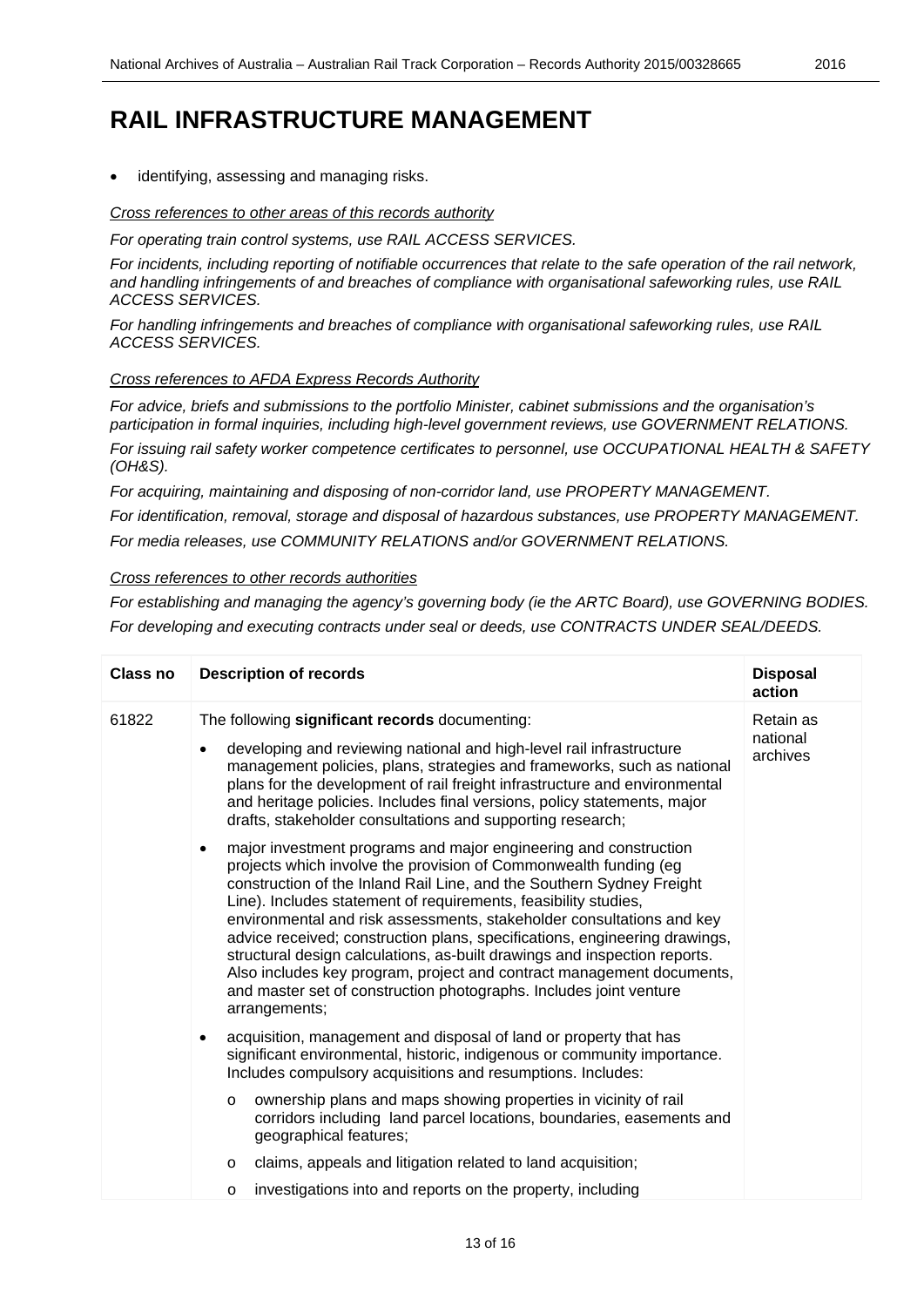| <b>Class no</b> | <b>Description of records</b>                                                                                                                                                                                                                                                                                                                                                                                                                                                                                                                                                                                                                                                                                                                                                                                                                                    | <b>Disposal</b><br>action |
|-----------------|------------------------------------------------------------------------------------------------------------------------------------------------------------------------------------------------------------------------------------------------------------------------------------------------------------------------------------------------------------------------------------------------------------------------------------------------------------------------------------------------------------------------------------------------------------------------------------------------------------------------------------------------------------------------------------------------------------------------------------------------------------------------------------------------------------------------------------------------------------------|---------------------------|
|                 | environmental assessment and heritage assessment reports;                                                                                                                                                                                                                                                                                                                                                                                                                                                                                                                                                                                                                                                                                                                                                                                                        |                           |
|                 | budgetary estimates and cost benefit analyses;<br>O                                                                                                                                                                                                                                                                                                                                                                                                                                                                                                                                                                                                                                                                                                                                                                                                              |                           |
|                 | heritage and interim listings on Commonwealth, State or Territory<br>$\circ$<br>registers;                                                                                                                                                                                                                                                                                                                                                                                                                                                                                                                                                                                                                                                                                                                                                                       |                           |
|                 | work carried out on significant land, property and infrastructure,<br>$\circ$<br>including construction, conservation, remediation, repairs and<br>enhancements. Includes remediation of contaminated land from<br>chemical spills such as diesel, other petrochemicals and nuclear<br>waste; reduction and control of pollution (including noise pollution);<br>and identification and monitoring of issues and associated treatment.<br>Includes key advice given and received; reports to heritage<br>management agencies and other external bodies; heritage plans,<br>policies, strategies that are specific to the land or property; research<br>into the provenance and history of heritage rail infrastructure and<br>related items. Includes photographs, stakeholder consultations, final<br>reports, supporting records and collected literature; and |                           |
|                 | disposal of land or significant infrastructure, including negotiation,<br>$\circ$<br>sale and vesting activities;                                                                                                                                                                                                                                                                                                                                                                                                                                                                                                                                                                                                                                                                                                                                                |                           |
|                 | designing and developing innovative train control technology that is first of<br>$\bullet$<br>a kind, such as the Advanced Train Management System. Includes plans,<br>system overview, schedule and key publications;                                                                                                                                                                                                                                                                                                                                                                                                                                                                                                                                                                                                                                           |                           |
|                 | final versions of significant agreements and contracts and supporting<br>$\bullet$<br>documents, that: relate to substantial funding arrangements or the<br>establishment of partnerships or major cooperative arrangements with<br>other governments, agencies and organisations (eg agreement with New<br>South Wales to lease NSW interstate and Hunter Valley rail networks for<br>60 years); are controversial or ground-breaking in nature; or, substantially<br>contribute towards the development of rail infrastructure. Includes<br>partnership agreements, bilateral and tripartite deeds, high-level inter-<br>governmental and international agreements, joint venture agreements<br>and Memorandums of Understanding;                                                                                                                              |                           |
|                 | developing and reviewing standards supporting rail infrastructure<br>$\bullet$<br>management (eg Rail Industry Worker National Track and Civil Matrix).<br>Includes final versions, major drafts, stakeholder consultation and<br>supporting research;                                                                                                                                                                                                                                                                                                                                                                                                                                                                                                                                                                                                           |                           |
|                 | significant breaches of compliance with regulatory requirements where<br>$\bullet$<br>deficiencies are identified which result in major changes to management<br>systems, or organisational policies or procedures. Includes reports of<br>compliance audits conducted by regulatory bodies or licensed officers;                                                                                                                                                                                                                                                                                                                                                                                                                                                                                                                                                |                           |
|                 | master sets of work instructions and engineering specifications covering<br>$\bullet$<br>disciplines such as network configuration, signalling, plant and equipment,<br>rolling stock and heavy haul. Includes procedures, guidelines, codes and<br>manuals;                                                                                                                                                                                                                                                                                                                                                                                                                                                                                                                                                                                                     |                           |
|                 | final report on implementation of counter disaster plans after disaster<br>such as fire, flood or escape of a disease agent has occurred. Includes<br>the plan implemented in the disaster recovery process;                                                                                                                                                                                                                                                                                                                                                                                                                                                                                                                                                                                                                                                     |                           |
|                 | investigations undertaken to ensure the safety, stability and economic<br>viability of rail infrastructure that have a major impact on structures and<br>operations, such as those which result in restructuring or upgrading of<br>large scale or specialist facilities (eg investigations into closure of goods                                                                                                                                                                                                                                                                                                                                                                                                                                                                                                                                                |                           |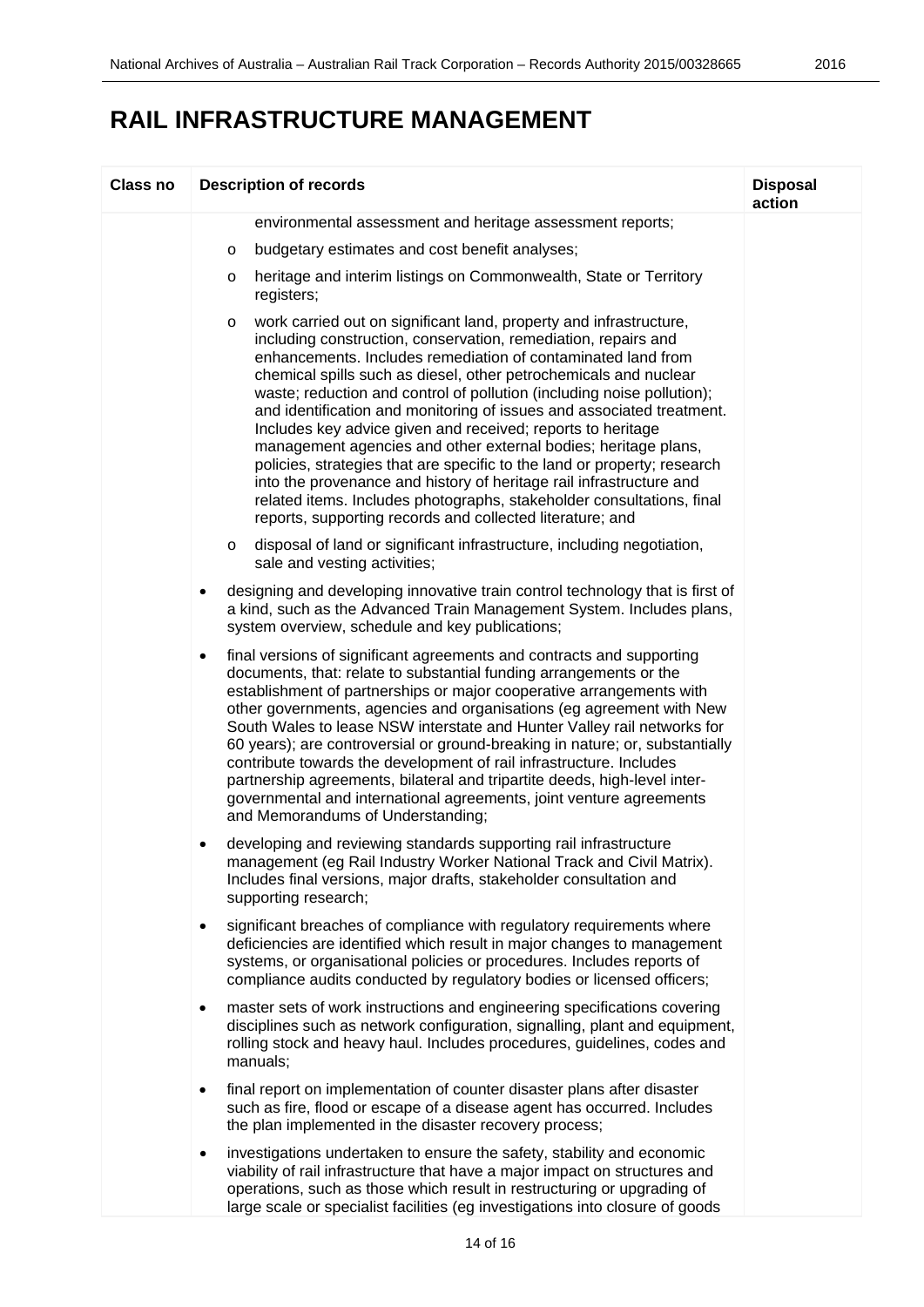| <b>Class no</b> | <b>Description of records</b>                                                                                                                                                                                                                                                                                                                                                                                                                                                              | <b>Disposal</b><br>action                                                                                                                                     |
|-----------------|--------------------------------------------------------------------------------------------------------------------------------------------------------------------------------------------------------------------------------------------------------------------------------------------------------------------------------------------------------------------------------------------------------------------------------------------------------------------------------------------|---------------------------------------------------------------------------------------------------------------------------------------------------------------|
|                 | yards). Includes investigation plans, strategies, cost and risk analyses,<br>notifications, consultation documents, records of interviews, photographs,<br>maps, plans, observation notes and final reports;                                                                                                                                                                                                                                                                               |                                                                                                                                                               |
|                 | final versions of national and high-level reports, including internal reports<br>$\bullet$<br>to senior management and strategic reports made to external bodies that<br>have a significant impact on internal policies, procedures or programs (eg<br>Melbourne-Brisbane Inland Rail Alignment Study). Includes detailed<br>technical reports, such as structural assessment reports which determine<br>the integrity and capability of the infrastructure over its life cycles;          |                                                                                                                                                               |
|                 | final versions of speeches presented by the portfolio Minister, the agency<br>$\bullet$<br>head, Board members or senior agency staff;                                                                                                                                                                                                                                                                                                                                                     |                                                                                                                                                               |
|                 | high-level internal and external, including inter-governmental or inter-<br>$\bullet$<br>agency, committees, working groups and other bodies where the agency<br>provides the secretariat, is the Australian Government's main<br>representative, or plays a prominent or central role (eg Australasian<br>Railway Association Governance Committee; Wayside Steering<br>Committee). Includes establishment documentation, agenda, final version<br>of minutes, reports and tabled papers; |                                                                                                                                                               |
|                 | summary records supporting the core business, such as registers of<br>$\bullet$<br>acquisition, disposal or leasing of rail corridor land and those<br>consolidating information on rail maintenance activities. Includes the<br>register of asbestos burial sites;                                                                                                                                                                                                                        |                                                                                                                                                               |
|                 | development of competency management system for rail workers,<br>$\bullet$<br>including contractors. Includes consultations with operators and<br>Australian Railway Association, business rules, protocols, bulletins and<br>publications such as video;                                                                                                                                                                                                                                  |                                                                                                                                                               |
|                 | master sets of maps (property maps and system maps), photographs,<br>٠<br>drawings, diagrams and plans related to the commissioning, design and<br>construction of rail infrastructure. Includes results of surveying rail corridor<br>and property; and                                                                                                                                                                                                                                   |                                                                                                                                                               |
|                 | geographical data sets (eg geospatial data) and other associated<br>aggregated information.                                                                                                                                                                                                                                                                                                                                                                                                |                                                                                                                                                               |
| 61823           | Records documenting audits and inspections undertaken to determine<br>whether asbestos and other hazardous substances (eg chemicals from<br>pesticides) are present in corridor land or a building. Includes the handling,<br>management, removal, storage and disposal of hazardous substances.                                                                                                                                                                                           | Destroy 75<br>years after<br>audit or<br>inspection<br>and/or<br>removal of<br>substances or<br>transfer to<br>new owner if<br>land or<br>building is<br>sold |